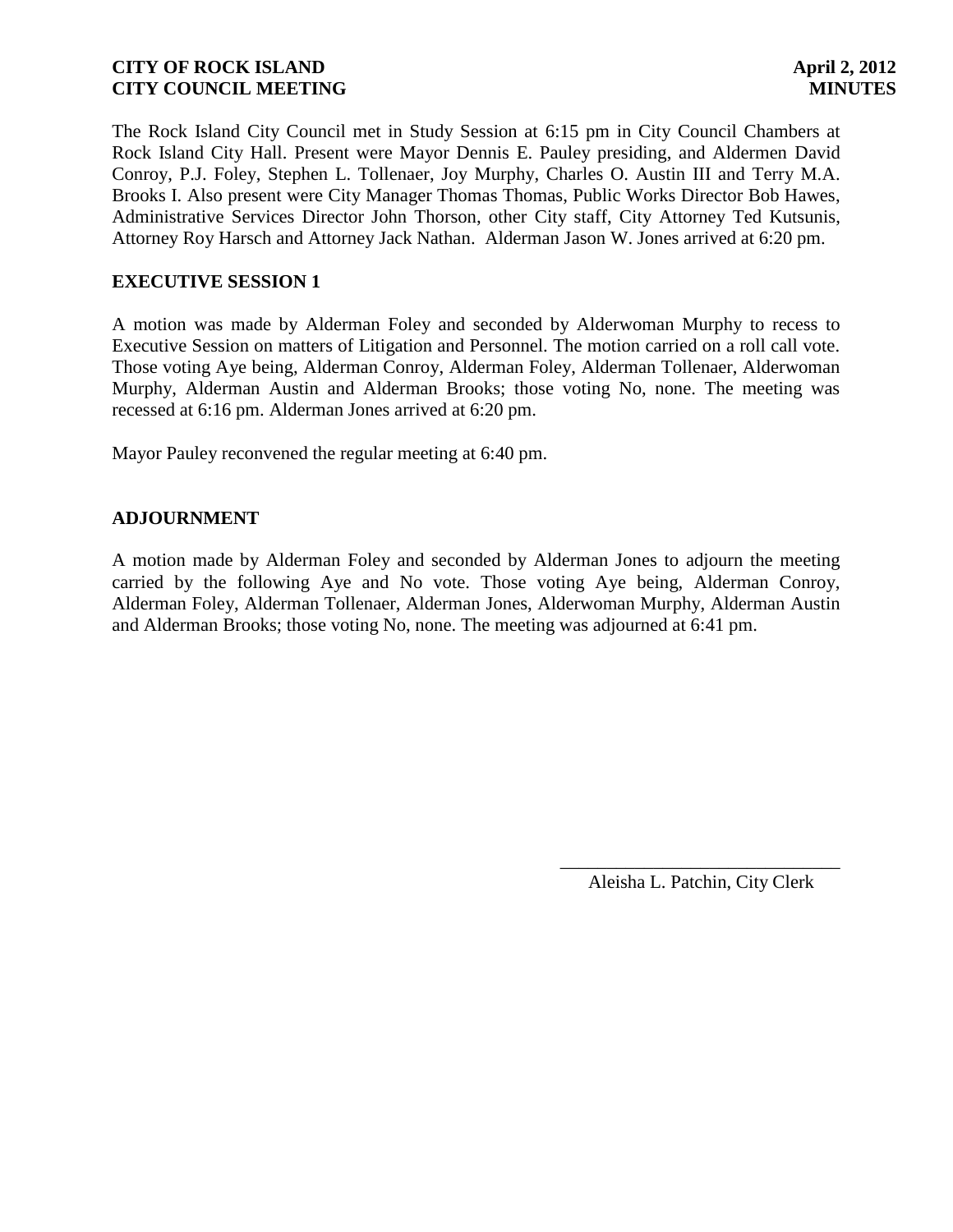Rock Island City Council met in regular session at 6:45 pm in Council Chambers of Rock Island City Hall. Present were Mayor Dennis E. Pauley presiding, and Aldermen David Conroy, P. J. Foley, Stephen L. Tollenaer, Jason W. Jones, Joy Murphy, Charles O. Austin III and Terry M.A. Brooks I. Also present were City Manager Thomas Thomas and City Attorney Ted Kutsunis.

### **Introductory Proceedings**

Mayor Pauley called the meeting to order and led in the Pledge of Allegiance. Alderman Austin gave the Invocation.

### Agenda Item #5 **Minutes of the meeting of March 19, 2012.**

A motion was made by Alderman Austin and seconded by Alderman Jones to approve the Minutes of the meeting of March 19, 2012 as printed. The motion carried by the following Aye and No vote; those voting Aye being, Alderman Conroy, Alderman Foley, Alderman Tollenaer, Alderman Jones, Alderwoman Murphy, Alderman Austin and Alderman Brooks; those voting No, none.

## Agenda Item #6 **Update Rock Island by Mayor Pauley.**

Mayor Pauley stated that Rock Island-born American folk rock musician Lissie Maurus will return home to team up with the Rock Island Parks and Recreation Department for a cause near and dear to her heart. Mayor Pauley added that Laura's Legacy, a Mother's Day celebration honoring Lissie's Aunt Laura who passed away from ALS will take place at Schwiebert Riverfront Park in Rock Island, IL on Sunday, May 13, 2012 from 1:00 pm to 9:00 pm benefiting the ALS division of the Muscular Dystrophy Association of Eastern Iowa and Western Illinois. It was noted that the outdoor concert will have great bands, food vendors, and a beer garden. Mayor Pauley advised that admission is available at the gate only and is \$10.00 for adults and children 12 and under will be free.

Mayor Pauley indicated that refuse, recycling, yardwaste and leaf collection will be on the normal collection schedule during the Good Friday holiday. The Mayor added that all City of Rock Island offices will be open on Good Friday (Friday, April  $6<sup>th</sup>$ ). It was noted that the Drop-Off Center located at Millennium Waste; 13606 Knoxville Road, Milan will be open on Saturday from 7:00 am to noon.

Mayor Pauley stated that the City of Rock Island is providing free leaf collection for its residential refuse customers from Monday, April 9 through Friday, April 27, 2012. In addition to providing free leaf collection, the City will also furnish bags for this program at no cost. The Mayor commented that free bags will be available beginning today, Monday, April 2<sup>nd</sup> at several City locations. It was noted to visit [www.rigov.org](http://www.rigov.org/) for a complete listing of locations and times. Mayor Pauley advised that residents must provide proof of Rock Island residence through a photo ID or official mail in order to receive free bags.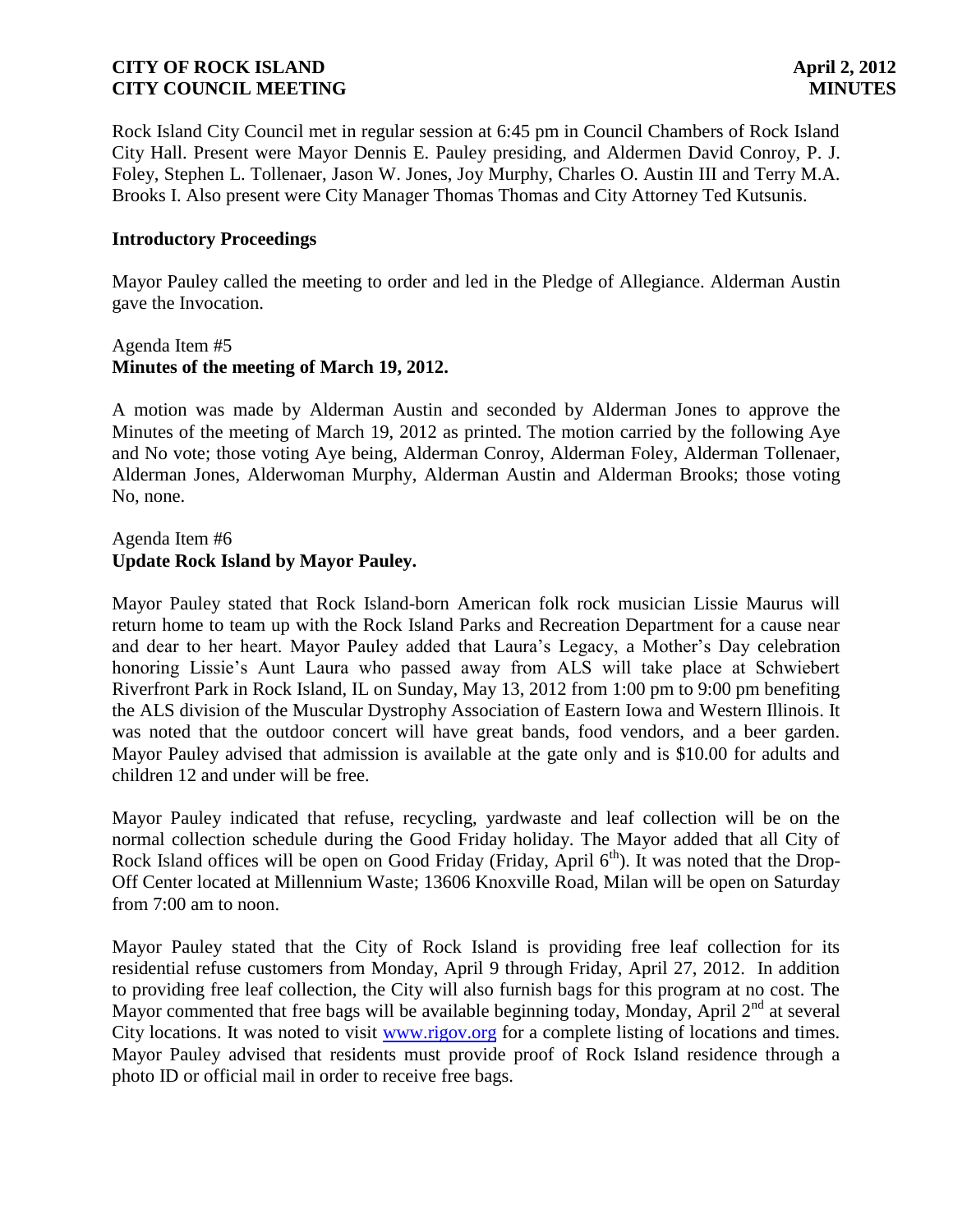Mayor Pauley offered that volunteers for Income Tax Assistance and AARP Tax-Aide will provide free income tax preparation and e-filing for those who qualify on Saturday, April 7<sup>th</sup> from 10:00 am to 1:30 pm at the Rock Island Main Library at  $401 \overline{19}$ <sup>th</sup> Street in the Community Room. It was noted that walk-in availability is limited to 15, so reservations are highly encouraged. The Mayor stated that this event is managed and ran by the United Way of the Quad Cities. It was noted that the United Way can also help you make sure that you have the right documents with you. Mayor Pauley added that to sign up for an appointment, call the United Way at 563-355-9900. It was noted that the library cannot take appointments for this event.

Mayor Pauley advised that once again, the time of year is approaching when the Citizen of the Year Committee should be meeting to develop plans for the 2012 Citizen of the Year. Council members are important members of this committee. Mayor Pauley stated that the Citizen of the Year awards are Council awards made each year to citizens that have been nominated in various categories, which have been determined by the committee. Mayor Pauley indicated that the winners are generally announced at the first City Council meeting in August (August 13, 2012), and the winners and their guests will be honored at a reception just before the last City Council meeting in August (August 27, 2012). It was noted that during that Council meeting, the winners are presented and the overall Citizen of the Year is announced.

Mayor Pauley added that if the City plans to continue this program, we will need one or two City Council members to volunteer to serve on this committee. It was noted that last year, Alderman Austin and Alderwoman Murphy served on the committee. At this time, Alderman Austin and Alderwoman Murphy volunteered to be co-chairs of the 2012 Citizen of the Year Committee.

## Agenda Item #7 **Proclamation declaring April 8 through April 14, 2012 as National Library Week**.

Mayor Pauley read the Proclamation declaring April 8 through April 14, 2012 as National Library Week. Library Director Ava Ketter accepted the Proclamation and thanked the Mayor and City Council for the Proclamation. Ms. Ketter stated that there are a number of events and programs being held on National Library Week. Ms. Ketter stated that for more information, check the website or Facebook.

# Agenda Item #8 **CLAIMS**

It was moved by Alderman Austin and seconded by Alderman Foley to accept the following reports and authorize payments as recommended. The motion carried by the following Aye and No vote; those voting Aye being, Alderman Conroy, Alderman Foley, Alderman Tollenaer, Alderman Jones, Alderwoman Murphy, Alderman Austin and Alderman Brooks; those voting No, none.

a. Report from the Administrative Services Department regarding payment in the amount of \$3,911.71 to Kutsunis and Weng for legal services rendered for the month of March.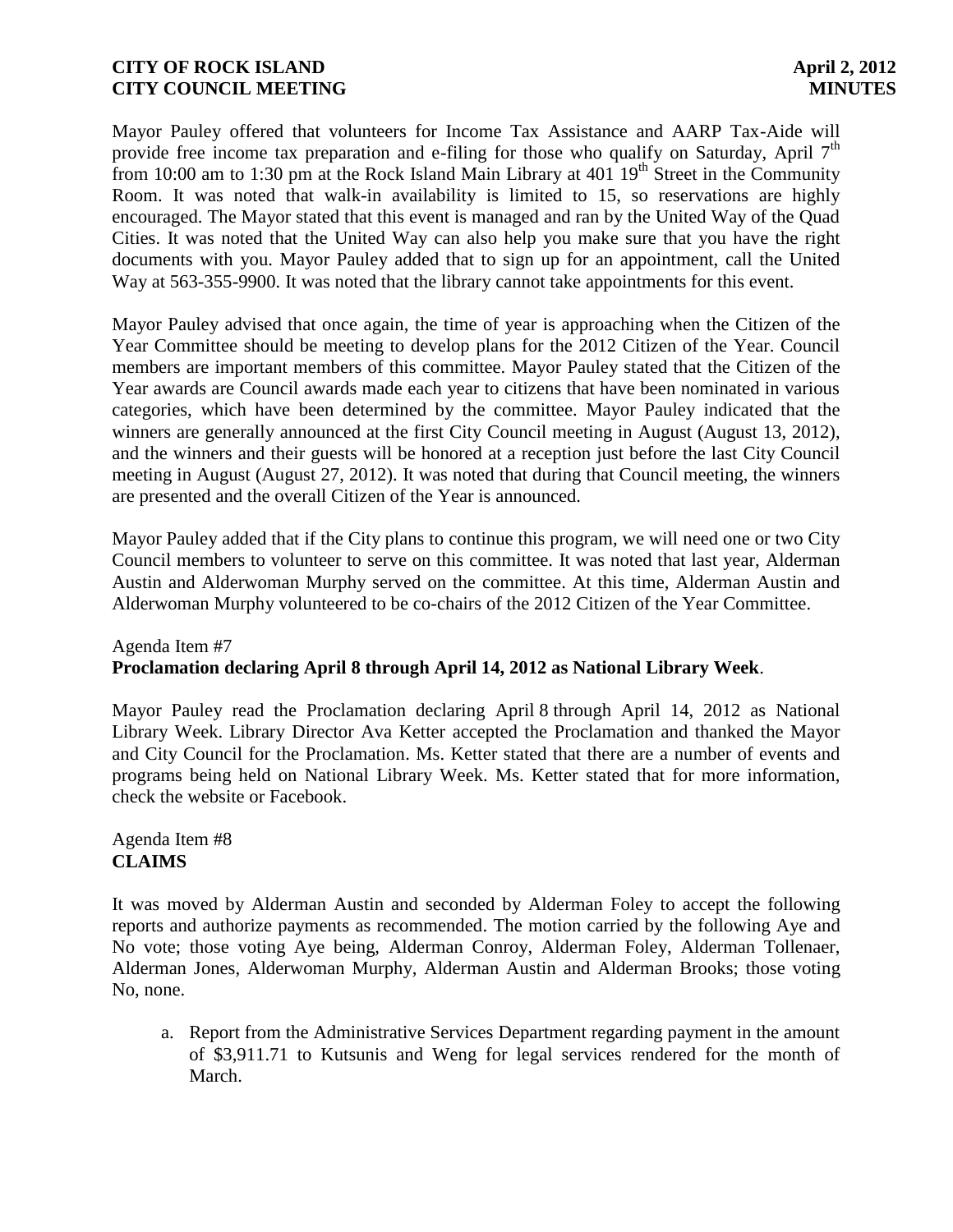- b. Report from the Public Works Department regarding payment in the amount of \$19,410.80 to Valley Construction Company, Inc. for an emergency water main repair at Valley View Drive west of Velie Drive. (073)
- c. Report from the Public Works Department regarding payment in the amount of \$12,970.20 to Graybar for an emergency purchase of an open style VFD Drive for raw water pump #2. (074)

### Agenda Item #9

## **Claims for the weeks of March 16 through March 22 in the amount of \$496,863.62 and March 23 through March 29 in the amount of \$523,661.74.**

Alderman Foley moved and Alderman Tollenaer seconded to allow the claims. The motion carried by the following Aye and No vote; those voting Aye being, Alderman Conroy, Alderman Foley, Alderman Tollenaer, Alderman Jones, Alderwoman Murphy, Alderman Austin and Alderman Brooks; those voting No, none.

## Agenda Item #10 **Payroll for the weeks of March 5 through March 18 in the amount of \$1,218,726.46.**

It was moved by Alderman Conroy and seconded by Alderman Foley to allow the payroll. The motion carried by the following Aye and No vote; those voting Aye being, Alderman Conroy, Alderman Foley, Alderman Tollenaer, Alderman Jones, Alderwoman Murphy, Alderman Austin and Alderman Brooks; those voting No, none.

### Agenda Item #11

# **Report from the Public Works Department regarding a proposal from Langman Construction for extending sanitary sewer service along 34th Avenue from the railroad tracks to the west for a shared cost to the City of \$34,317.68.**

Alderman Foley moved and Alderman Tollenaer seconded to approve the proposal as recommended and authorize the City Manager to execute the contract documents. The motion carried by the following Aye and No vote; those voting Aye being, Alderman Conroy, Alderman Foley, Alderman Tollenaer, Alderman Jones, Alderwoman Murphy, Alderman Austin and Alderman Brooks; those voting No, none.

### Agenda Item #12

## **Report from the Public Works Department regarding an intergovernmental agreement with the Rock Island County Metropolitan Mass Transit District for the Rock Island Transfer Station project.**

It was moved by Alderman Jones and seconded by Alderman Foley to approve the agreement as recommended and authorize the City Manager to execute the contract documents. The motion carried by the following Aye and No vote; those voting Aye being, Alderman Conroy, Alderman Foley, Alderman Tollenaer, Alderman Jones, Alderwoman Murphy, Alderman Austin and Alderman Brooks; those voting No, none.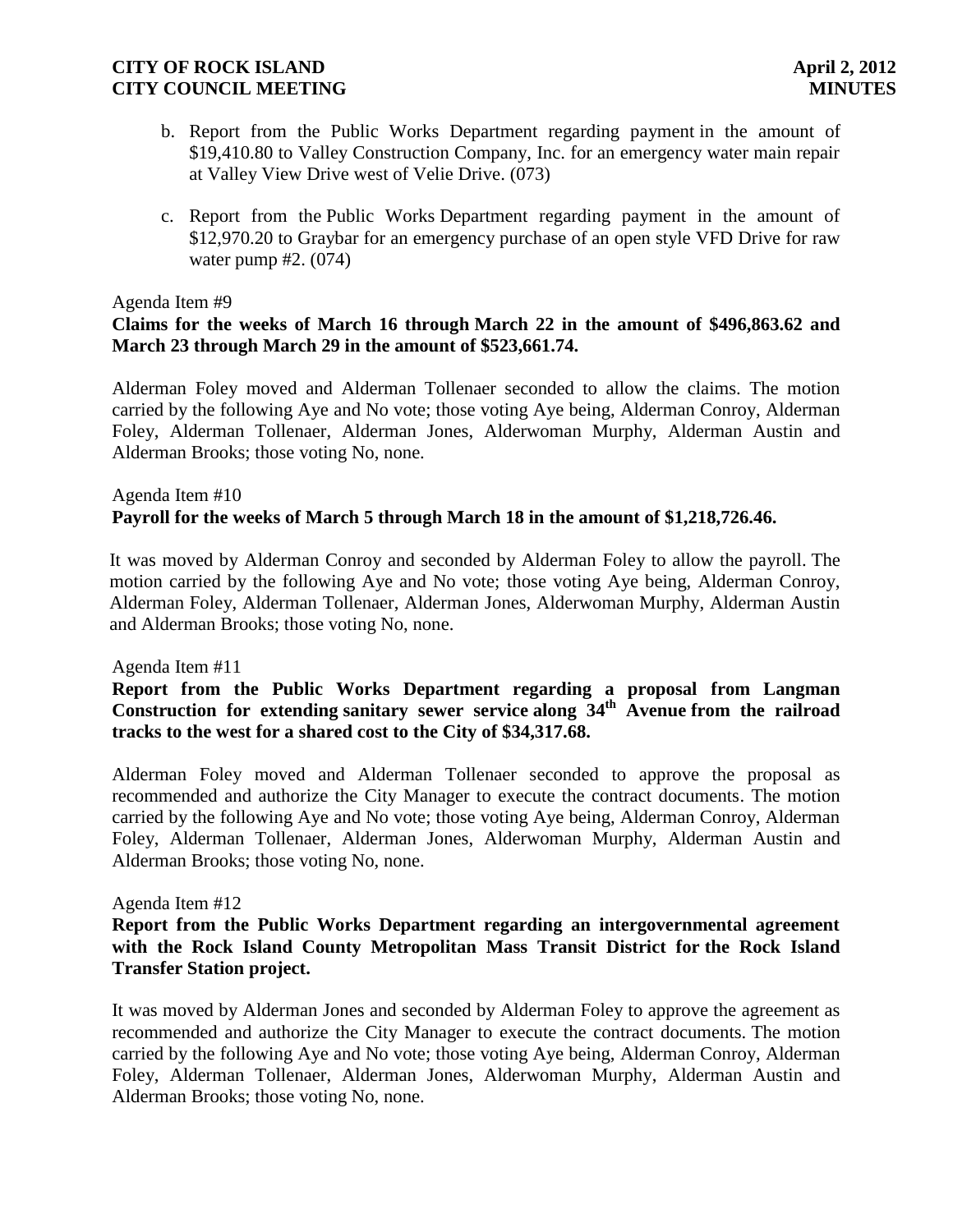### Agenda Item #13

**Report from the Administrative Services Department regarding a Special Ordinance providing for the ninth cable extension of the cable franchise agreement through June 30, 2012.**

It was moved by Alderman Austin and seconded by Alderman Jones to consider, suspend the rules and pass the ordinance. The motion carried by the following Aye and No vote; those voting Aye being, Alderman Conroy, Alderman Foley, Alderman Tollenaer, Alderman Jones, Alderwoman Murphy, Alderman Austin and Alderman Brooks; those voting No, none.

#### Agenda Item #14

## **Report from the Community and Economic Development Department regarding a Special Ordinance ceding the City's 2012 private activity volume bonding cap to the Quad Cities Regional Economic Development Authority.**

Alderman Jones moved and Alderman Austin seconded to consider, suspend the rules and pass the ordinance. The motion carried by the following Aye and No vote; those voting Aye being, Alderman Conroy, Alderman Foley, Alderman Tollenaer, Alderman Jones, Alderwoman Murphy, Alderman Austin and Alderman Brooks; those voting No, none.

#### Agenda Item #15

# **Report from the Community and Economic Development Department regarding a Resolution for the IKE Disaster Planning Grant Application.**

It was moved by Alderman Jones and seconded by Alderman Conroy to adopt the Resolution as recommended and authorize the Mayor and City Manager to execute and submit the application to the Illinois Department of Commerce and Economic Opportunity. The motion carried by the following Aye and No vote; those voting Aye being, Alderman Conroy, Alderman Foley, Alderman Tollenaer, Alderman Jones, Alderwoman Murphy, Alderman Austin and Alderman Brooks; those voting No, none.

Agenda Item #16

## **Report from the Community and Economic Development Department regarding the donation and relocation of the Sculpture Invitation, recommending to not accept the donation**.

Alderman Jones moved and Alderman Austin seconded to accept the donation of the sculpture.

Discussion followed. Alderman Austin advised that annually, the City participates in the shared sculpture program in which the City rents a piece of sculpture for a year. Alderman Austin stated that last year, \$8,000.00, \$7,000.00 and \$7,000.00 was spent for that program. Alderman Austin advised that the City could adopt out of this program for one or two years to retain this significant piece of sculpture. It was noted that Alderman Austin believed retaining this piece of sculpture was in the City's best interest.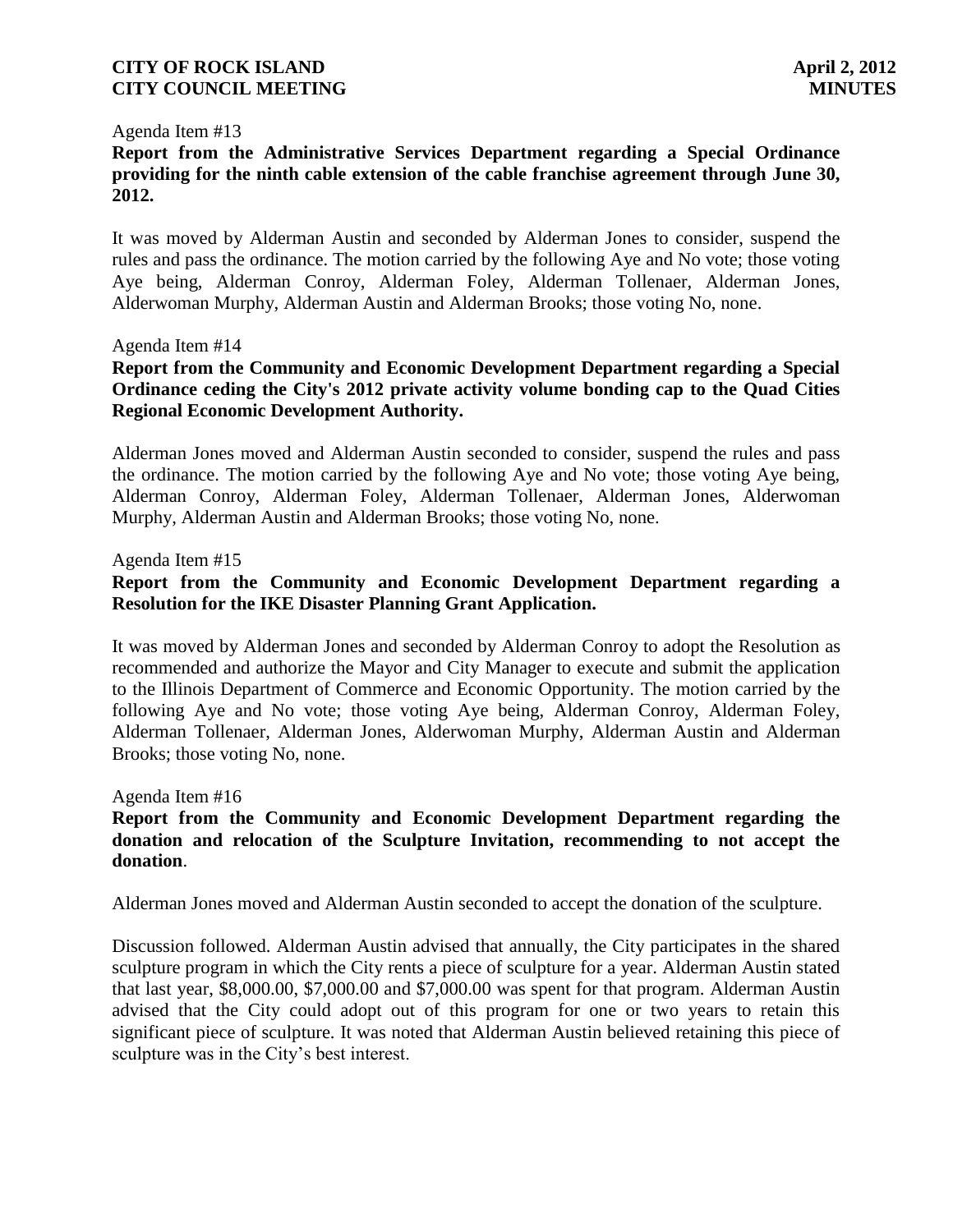Alderman Austin indicated that the City has annually supported the Metro Arts Summer Program for murals. Alderman Austin inquired upon the Community and Economic Development Department to come back to Council with a recommendation on how they would like to break out the funding to support this venture; whether it may be to reduce the expenditures for Metro Arts or opting out of the sculpture program for one or two years.

Alderman Conroy advised that Modern Woodmen was generous enough to donate this piece of sculpture to the City and it is only fitting that the City honor their gift by sharing in the cost.

Italo Milani of 2801 12<sup>th</sup> Avenue stepped forward. Mr. Milani stated that this is a major piece of sculpture and it should be honored. It was noted that the sculpture has been here for 30 years and was a gift from the bank. Mr. Milani urged Council to please find the money for the relocation of the sculpture and not give it away. Mr. Milani stated that it should be kept in Rock Island.

Alderman Jones inquired upon staff as to whether the reason for the recommendation of not accepting the donation was due to cost.

Public Works Director Bob Hawes responded yes. Mr. Hawes advised that the budget has \$20,000.00 for the Downtown arts program. Mr. Hawes added that staff did not think that Council wanted to take \$13,000.00 of those funds for this particular piece. Mr. Hawes advised that staff will figure out a recommendation for splitting up the \$20,000.00.

After discussion, the motion carried by the following Aye and No vote; those voting Aye being, Alderman Conroy, Alderman Foley, Alderman Tollenaer, Alderman Jones, Alderwoman Murphy, Alderman Austin and Alderman Brooks; those voting No, none.

### Agenda Item #17

## **Report from the Traffic Engineering Committee regarding a request for the removal of a handicapped parking space at 2615 5½ Avenue.**

It was moved by Alderwoman Murphy and seconded by Alderman Tollenaer to approve the request as recommended and refer to the City Attorney for an ordinance. The motion carried by the following Aye and No vote; those voting Aye being, Alderman Conroy, Alderman Foley, Alderman Tollenaer, Alderman Jones, Alderwoman Murphy, Alderman Austin and Alderman Brooks; those voting No, none.

### Agenda Item #18

### **Report from the Traffic Engineering Committee regarding a request for the removal of a handicapped parking space at 2530 5 ½ Avenue.**

Alderwoman Murphy moved and Alderman Tollenaer seconded to approve the request as recommended and refer to the City Attorney for an ordinance. The motion carried by the following Aye and No vote; those voting Aye being, Alderman Conroy, Alderman Foley, Alderman Tollenaer, Alderman Jones, Alderwoman Murphy, Alderman Austin and Alderman Brooks; those voting No, none.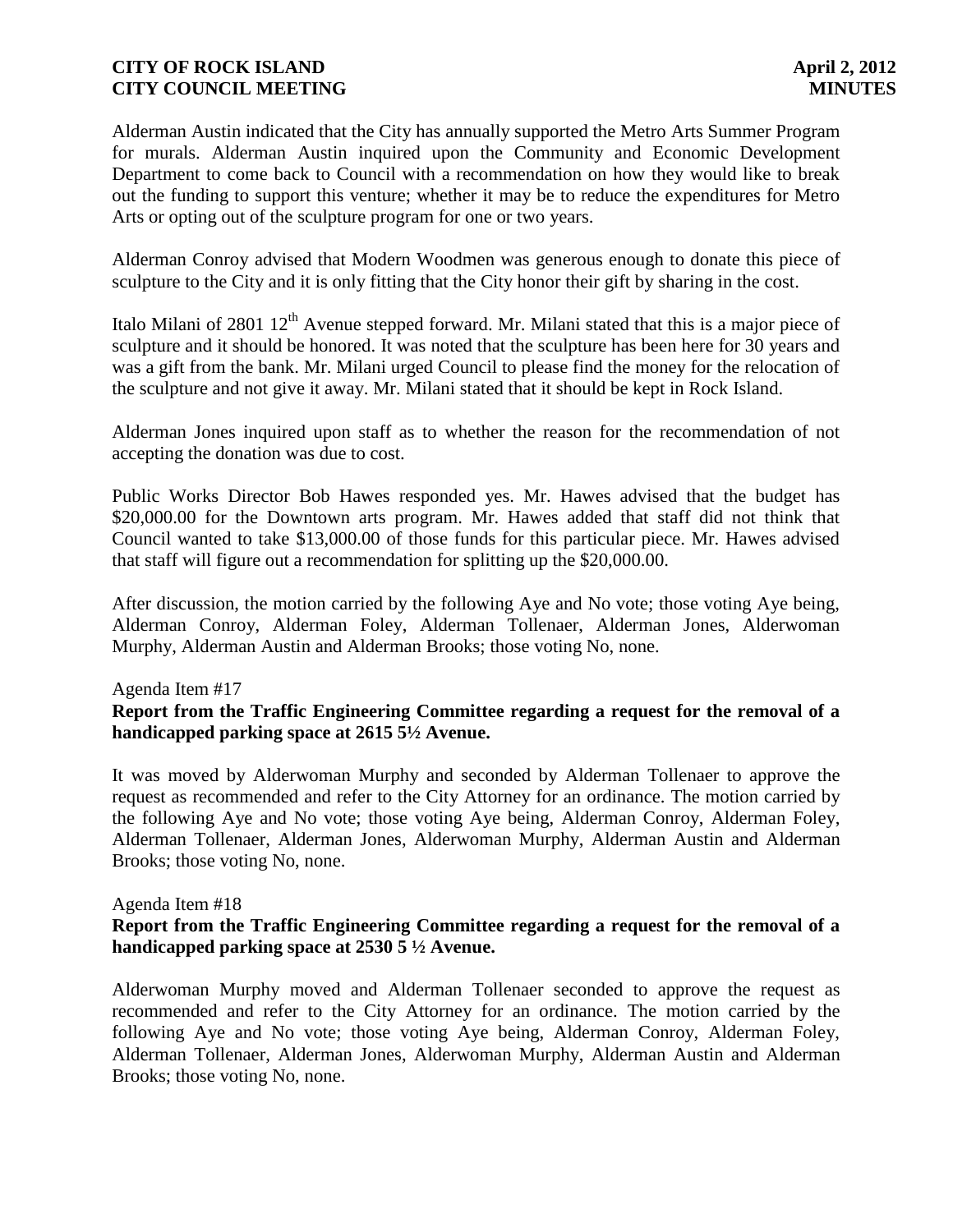#### Agenda Item #19

# **Report from the Traffic Engineering Committee regarding a request from Renaissance Rock Island for utilization of the new parking lot at 1620-1624 2 nd Avenue as stated in the report.**

It was moved by Alderwoman Murphy and seconded by Alderman Austin to approve the request as recommended and refer to the City Attorney for an ordinance. The motion carried by the following Aye and No vote; those voting Aye being, Alderman Conroy, Alderman Foley, Alderman Tollenaer, Alderman Jones, Alderwoman Murphy, Alderman Austin and Alderman Brooks; those voting No, none.

### Agenda Item #20

### **Report from the Mayor regarding an appointment and reappointments to the Preservation Commission.**

Alderman Austin moved and Alderwoman Murphy seconded to approve the appointment and reappointments as recommended. The motion carried by the following Aye and No vote; those voting Aye being, Alderman Conroy, Alderman Foley, Alderman Tollenaer, Alderman Jones, Alderwoman Murphy, Alderman Austin and Alderman Brooks; those voting No, none.

Colleen Vollman was appointed to the Preservation Commission with a term to expire on March 31, 2015. Lendol Calder and Kent Cornish were reappointed to the Preservation Commission with terms to expire on March 31, 2015.

### Agenda Item #21

**Report from the City Clerk regarding a request from the Daiquiri Factory for modifications to their June 30th event, requesting permission for an additional day on Friday, June 29th, changing the set up time from Friday June 29th to Thursday, June 28th and requesting that 2 nd Avenue between Arts Alley and 18th Street, and 18th Street between 1 st and 3rd Avenue be closed for the event.**

It was moved by Alderman Jones and seconded by Alderman Tollenaer to approve the modifications as recommended, subject to complying with all Plaza and liquor regulations. The motion carried by the following Aye and No vote; those voting Aye being, Alderman Conroy, Alderman Foley, Alderman Tollenaer, Alderman Jones, Alderwoman Murphy, Alderman Austin and Alderman Brooks; those voting No, none.

### Agenda Item #22 **Other Business**

No one signed up to address Council to speak on a topic.

Alderman Austin stated that on Thursday, April  $12<sup>th</sup>$ , he will be holding his annual Ward meeting at the Nazarene Church at  $38^{th}$  Street and  $29^{th}$  Avenue at 6:30 pm. Alderman Austin advised that City Manager Thomas will be there. Alderman Austin added that this is an opportunity for not